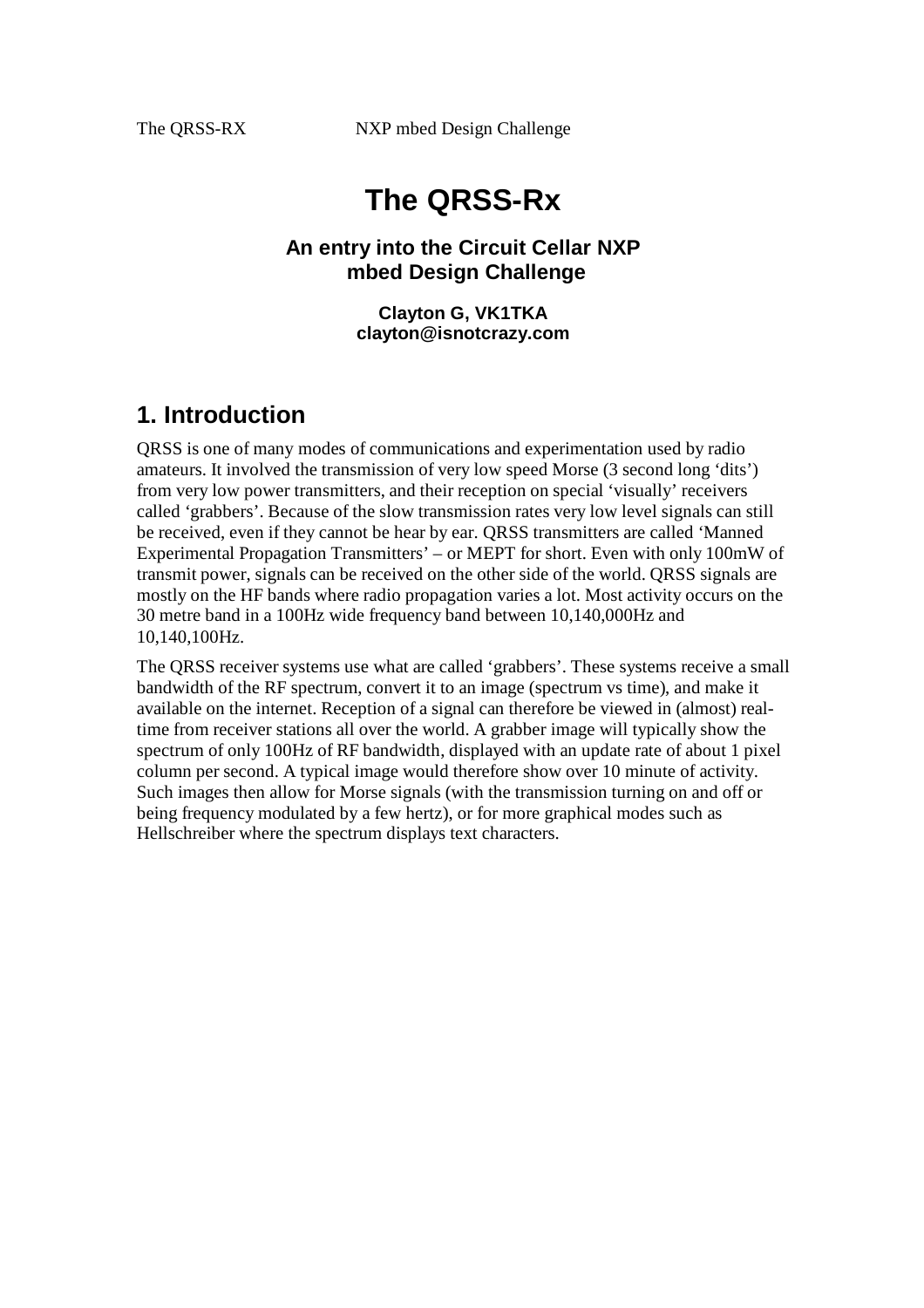An example of a grabber image:



The hardware involved with a grabber receive system is not insignificant. It requires a very stable radio receiver, a PC (with soundcard), and an internet connection. The receiver audio is feed into the PC soundcard. Software then converts the audio to an image. Further software makes these images available on a webpage. There are a variety of different software configurations used with each grabber having its own look and feel.

Each Grabbers is hosted on its own webpage - although there are some website that will aggregate a number of grabbers onto the same page. Finding your signal can therefore require the inspection of a number of websites.

Dealing with such a small RF spectrum requires that the grabber receiver is precisely tuned to the band. Typically receivers will drift, so keeping a grabber on frequency can be challenging.

Because of these receiver challenges there are few grabber stations available – there are only about a dozen grabber commonly operating.

This project. - the 'QRSS-Rx'- is designed to improve the QRSS grabbers system. The idea is for a central server to receive spectrum data from all over the world, and then make it available on a single website. The QRSS-Rx is the receiver part of this system. Many of these can be located around the world. They receive and digitize the RF spectrum of interest, and pass the samples data to the server for further processing and display. The QRSS-Rx is designed to be a cheap and simple unit that will allow the setup of a receiver without tieing up expensize receivers and PCs.

The server portion of this QRSS grabber system is beyond the scope of this mbed project documented here – only enough server software to prove the operation of the QRSS-Rx has been developed.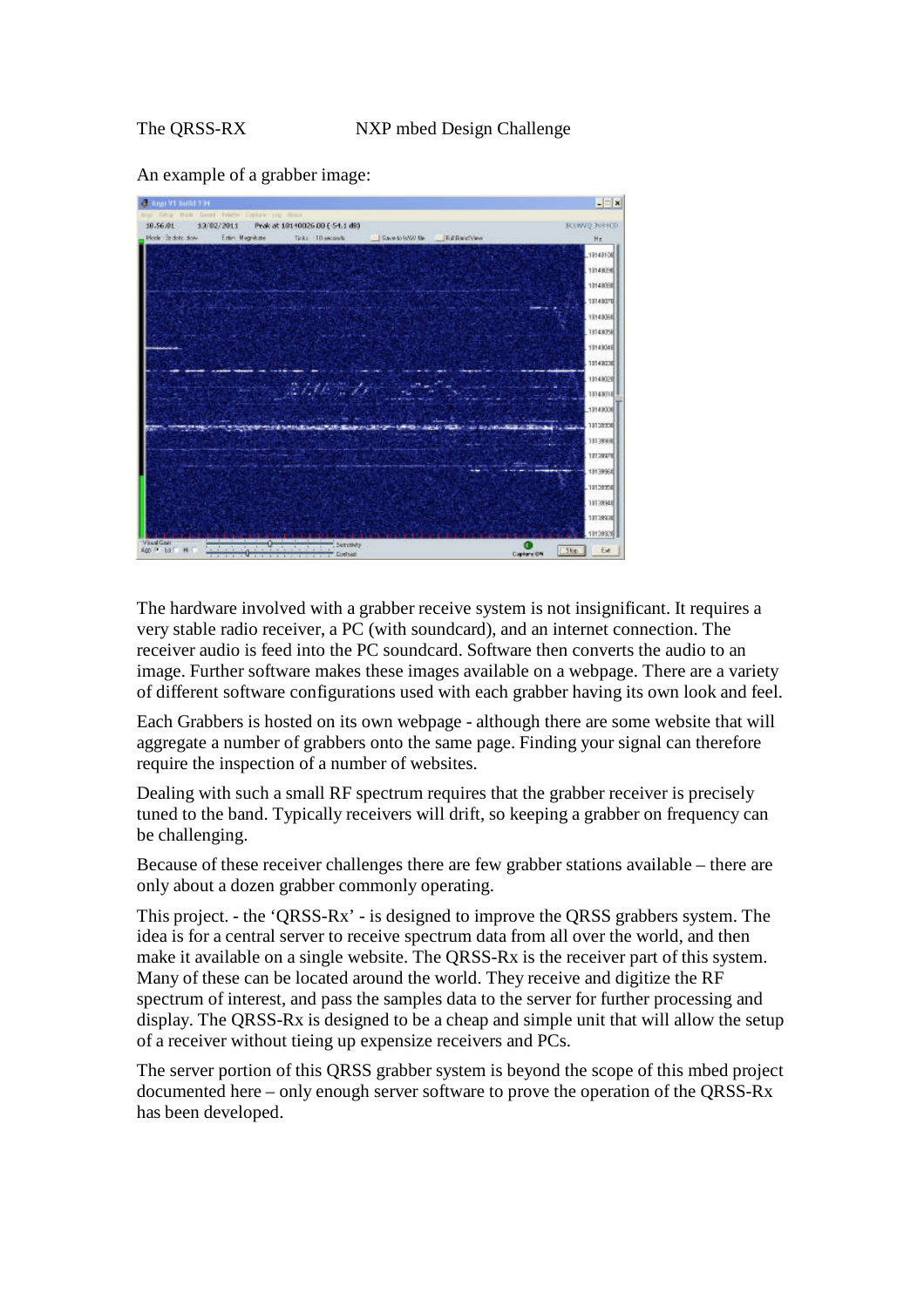The QRSS-Rx has the following features:

- ? Uses a 'softrock' RF fronted. This is a software defined radio receiver available as a kit from a radio amateur (Tony Parks KB9YIG). It is cheap at only \$14. It produces a quadrature audio output which is usually designed to feed into a PC sound-card where software implements a normal radio receiver. It is crystal controlled, so is limited to just a small RF spectrum (typically 50-100kHz, depending on the soundcard used)
- $\mathcal{L}$  Has a 24-bit stereo ADC to convert the Softrock outputs. This interfaces to the mbed I2S interface.
- $\mathcal{L}$  Uses the Softrock's crystal osciallator as the ADC reference clock.
- $\mathscr{L}$  Interfaces to a GPS receiver which provides location information and a 1PPS (1) pulse per second) pulse to allow the softrock sciallator to be calibrated.
- $\mathscr{\mathscr{L}}$  Performs DSP (digital signal processing) in software to further down-convert the signals from the softrock down to the frequency of interest, and then to filter and decimate (reduce sample rate) the samples.
- $\mathscr{L}$  Sends out samples over Ethernet in UDP packets.
- $\mathscr E$  Sends GPS and timing information to the server to allow the server to calculate calibrartion parameters
- $\ll$  Accepts tuning information from the server and uses it to acjust the DSP downconverter.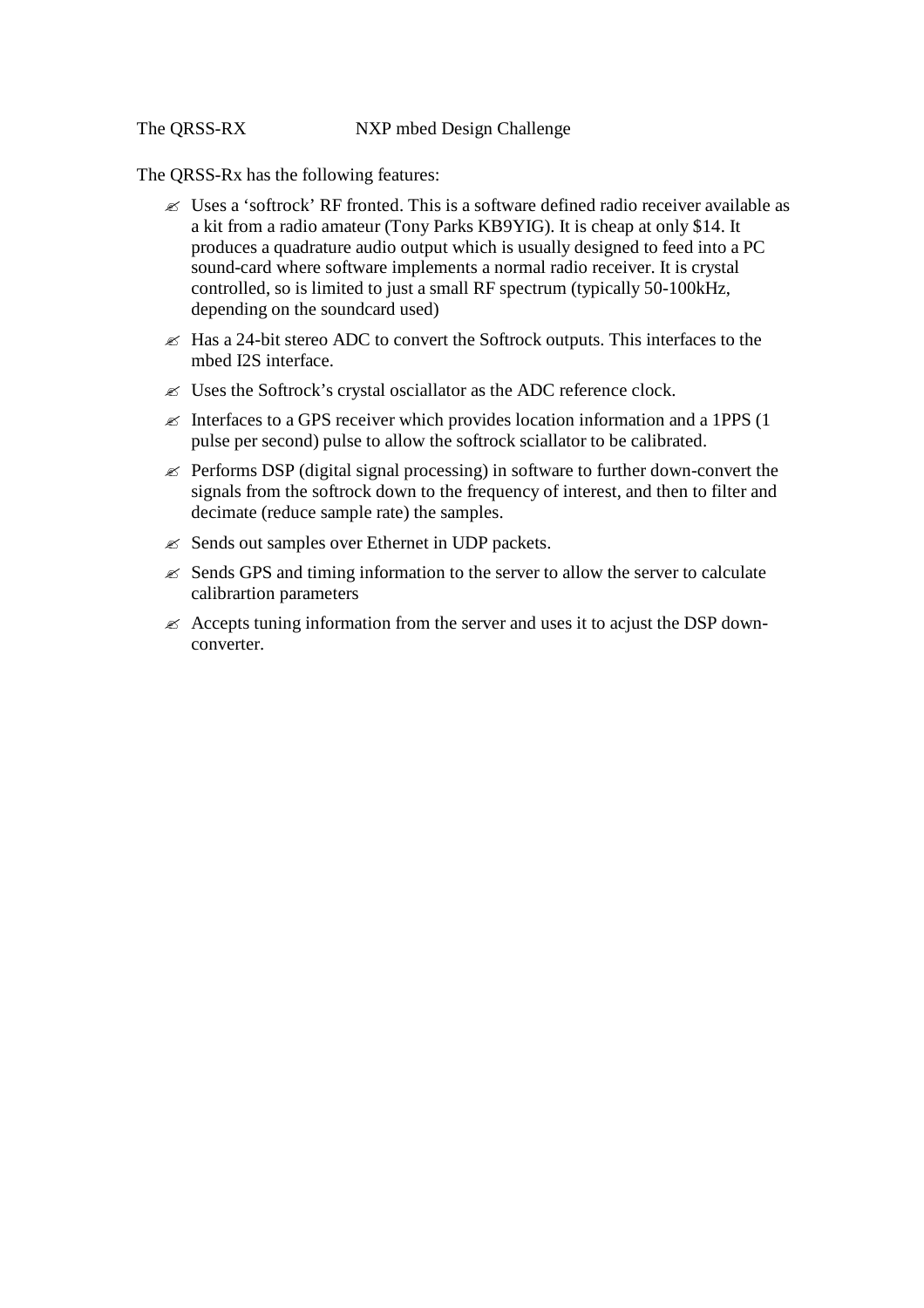

### **2. The Proposed QRSS Network.**

The QRSS-Rx is the key to the construction of a network of QRSS receivers around the world. The QRSS-Rx is small enough and cheap enough that it is likely to be more widely installed than the current grabber installation base. A central server will provide a common interface into these many receivers, allowing all world-wide grabbers to be shown on a single web page and updated in real time.

The main limitation of the system at present is the need for a server, however it is likely that someone in the QRSS community would be able to help develop and run such a system.

The data-rate from a single QRSS receiver is relatively low (about 35kbps), such that it is unlikely to be noticeable in a users broadband capacity. There is still plenty of scope in compressing the data sent, and so greatly reducing this rate and the overall amount of data that needs to be transferred and possibly stored on the server.

No longer will a grabber need to tie up expensive radio and PC equipment and consume power. The main restriction now is possibly the need for a reasonable antenna.

The prototype QRSS receiver is designed for the 30 metres band, however it only required a few changes to the Softrock receiver to convert it to any other HF band.

## **3. Data/Signal Flow through the QRSS-RX**

The RF input is to the Softrock receiver. This has a central frequency of 10.125MHz. The Softrock quadrature oscillator (derived by dividing its main oscillator by four) operates at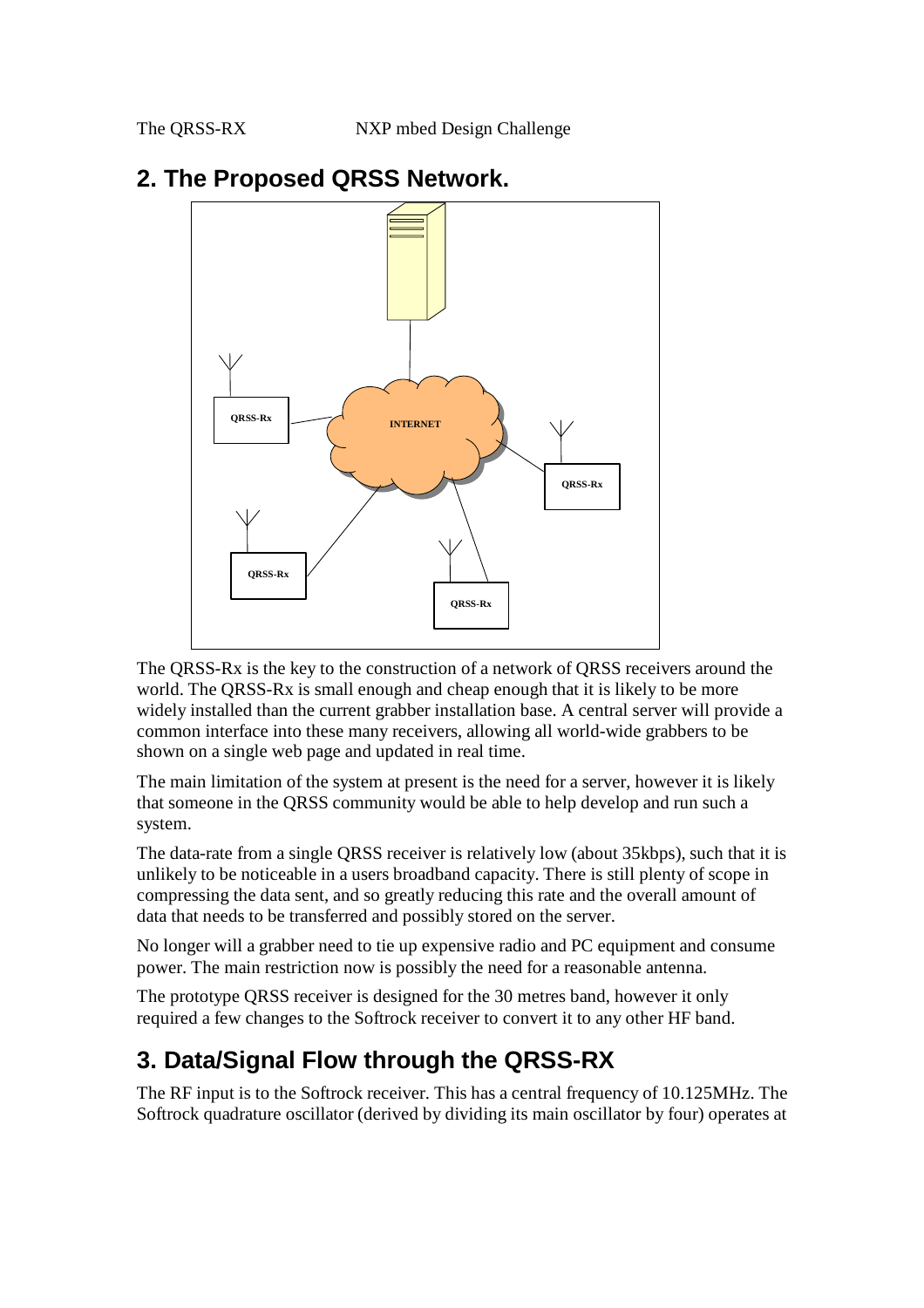10.125/3 = 3.375MHz. Using under-sampling the 10.125 centre RF signals are converted to audio frequencies.

The QRSS band of interest at 10.140MHz will be at 15kHz in the Softrock audio output  $(10.140 MHz - 10.125 MHz = 15 kHz)$ . The ADC device samples the I and Q signals at 35.156kHz (derived from 13.5MHz/384). Due to Nyquist rules, we need a frequency of over 30kHz to sample our 15kHz signal of interest.

Once sampled, the I/Q data is treated as complex numbers (i.e. as a real and imaginary component). This allows the DSP frequency shifting to be performed by doing a complex multiply between the signal samples and the software generated local oscillator. This oscillator operates at 15kHz (its exact frequency is tuned by the server) to bring the frequencies of interest down to 0 hertz.

The samples are then filtered with a software Low-pass FIR filter. This has a cut-off frequency of 200Hz. Samples can then be decimates by 1:64 (i.e. we only keep every  $64<sup>th</sup>$ sample). Since we have filtered the samples, the extra samples do not provide any extra information and so can be discarded. The sample rate is then at 559SPS, as complex data (two values per sample). This is the data that is then sent to the server for further processing into grabber images or stored for future reference.

# **4. Block Diagram**

This diagram shows the structure of the QRSS-Rx hardware and software. It also shows how the signal flows from the antenna, through the Softrock (hardware), and then (after being converter by the ADC) through the DSP (software) before being sent out as Ethernet data. The frequency calibration system, GPS module, and test oscillator are also shown.

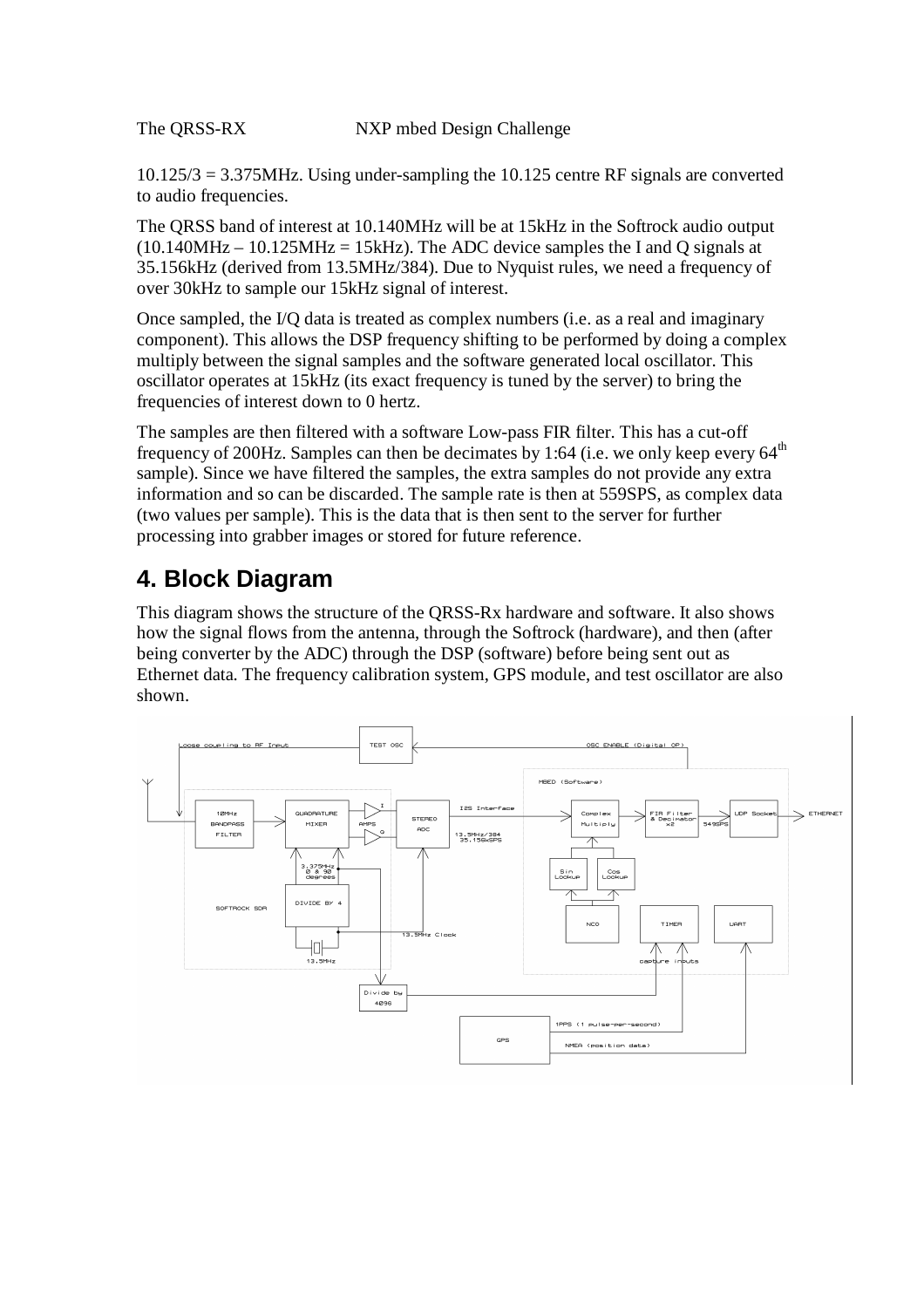#### *4.1. Softrock*

This is the initial RF down converter. RF goes in; audio comes out. The down-converter is a quadrature converter. There are two mixers happening – one with the local oscillator; the other with a phase shifted (by 90 degrees) local oscillator. By generating both of these signals further processing can be used to distinguish one sideband from the other (i.e. signals above the local oscillator in frequency between signal below the local oscillator in frequency). Without the two outputs the audio would be a mixture of both sidebands with no way to separate them.

### *4.2. ADC Converter*

A stereo ADC is used to translate the Softrock output to digital values. This converter has an I2S interface, so is compatible with the mbed I2S port. A 24 bit ADC is used so that the signals have a large dynamic range. The converter uses the Softrock's 13.5MHz clock. This is at a convenient frequency to generate 35.156kSPS - the ADC is configured for a clock to sample ratio of 384.

#### *4.3. Frequency Divider*

A counter is used to divide the oscillator frequency from the Softrock. The Softrock divides its oscillator by four. The counter further divides this by 4096. The result in a 830Hz frequency passed to the MBed for frequency measurement.

### *4.4. MBed*

The mbed I2C interface is used for the ADC interface.

A UART is used to receive serial data from the GPS module. This data is NMEA format. It contains GPS status and position information. Software parses this data so that it can pass it on to the server.

A timer is used in capture mode for frequency calibration purposes. The timer is set to run at the full CPU clock rate (96MHz). The 1PPS signal from the GPS is used to capture the value of this timer at the 1PPS instance. By observing these values, the exact frequency of the 96MHz CPU clock can be calculated.

At every 1PPS pulse the software also records the last capture value for the 830Hz input. This will allow the period of approximately 830 cycles of this signal to be determined in CPU clock rates. The actual number of 830Hz cycles will not be known because of the clock synchronization – it may be 829, 830 or 831; but because the clock has a reasonable accuracy (it is crystal controlled) the true frequency can be easily determined anyway. Because the CPU clock rate has been accurately calculated using the 1PPS captures, the 13.5MHz reference clock frequency can also be accurately calculated from the 830MHz capture readings.

The mbed Ethernet port connects to an RJ-45 MagJack. This provides the Ethernet magnetics as well as a standard Ethernet RJ-45 connector.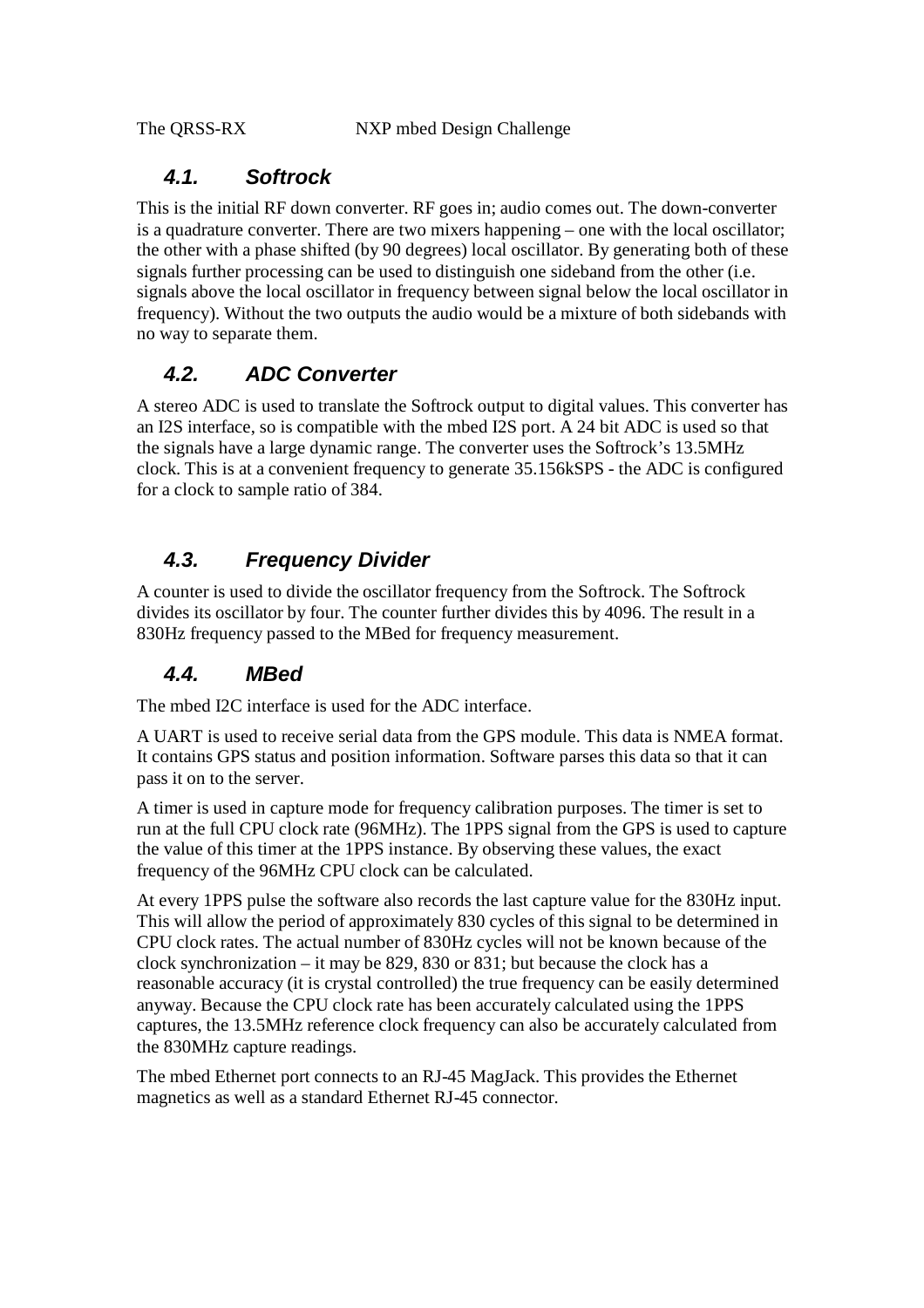### *4.5. Test Oscillator*

For test purposes a 10.14MHz test oscillator is included. The mbed can turn this on and off. Its output is loosely coupled to the RF input of the Softrock (a wire is loosely wrapped around the RF input wires). This is included to provide a signal to test the system performance.

# **5. Hardware**

A picture of the QRSS-Rx:



The QRSS-Rx is assembled on a piece of blank double-sided PCB. The PCB is hand routed using a rotary tool and a dental bit to cut islands of copper in the board. Islands are cut for the mbed socket – a small pad for each mbed pin. Further island are cut for some of the power supply circuits and the GPS connections. Other parts of the circuit use various prototype PCB. The ADC uses a small TSOP14 break-out adaptor PCB. The logic chips mount on a similar piece of prototype PCB. All interconnections are then made using thin wire-wrap wire.

The Softrock RF PCB is mounted on the PCB and direct wired as necessary into the circuit.

The main power supply (for the mbed and the GPS unit) requires a heatsink. This is bolted down to the PCB and the regulator mounted to it. A separate power supply (5V and 3.3V) is implemented for the ADC device to minimize noise into this device for the best possible digital samples. The clock buffer for this device is also powered from this supply to minimize sampling clock noise.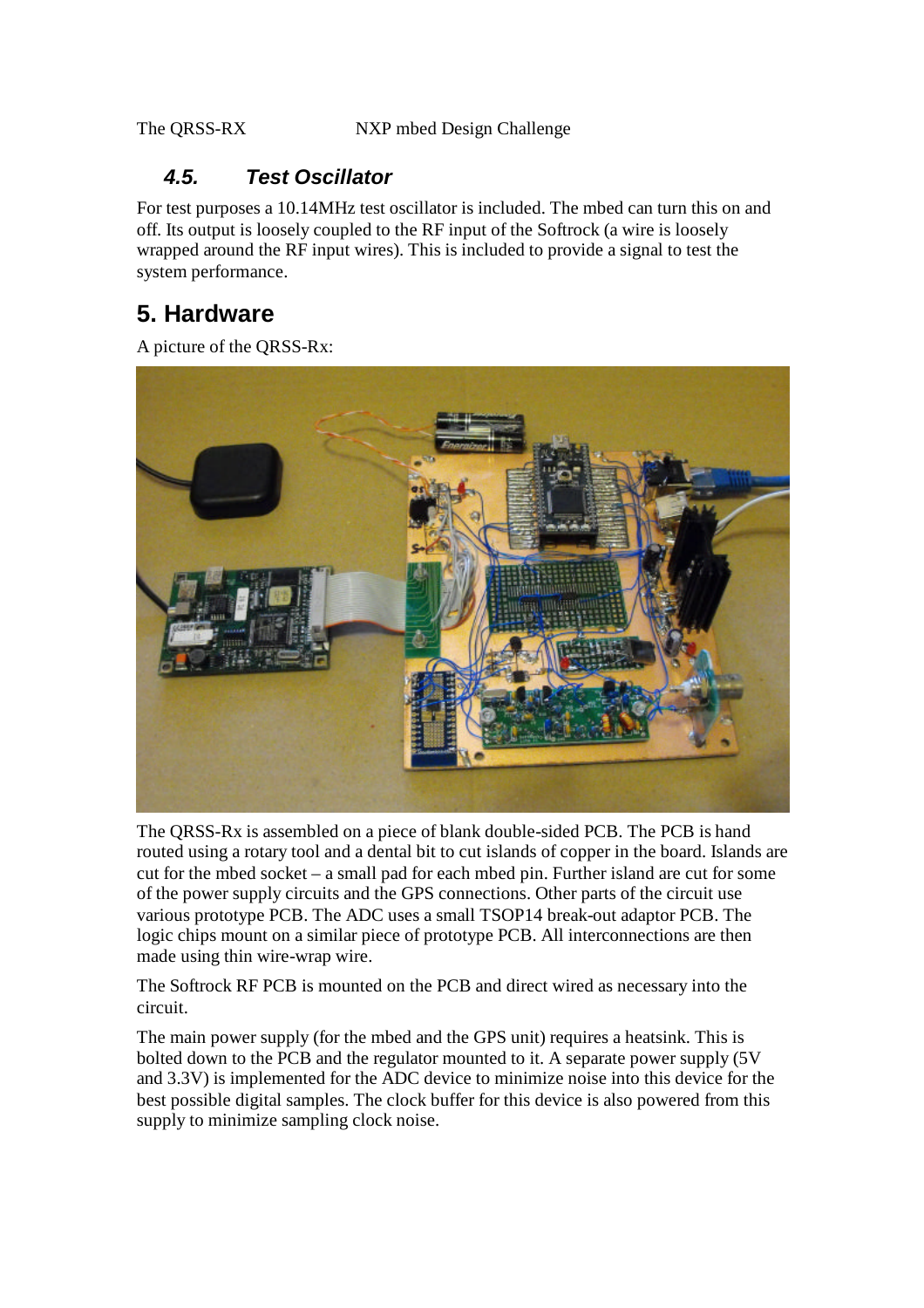The GPS module has a 20-pin pin-header. The connection to this is made with a length of ribbon cable and a header plug. The ribbon cable wires are split, stripped and connected to PCB islands which are then connected to the signals required. A GPS antenna connected directly to the GPS module.

The Ethernet connection is secured to the PCB by soldering it down. A USB connector is also added to the PCB and connected to 5V only. It is there to power a Ethernet-to-WiFi adapter that was used during testing.



The schematic of the QRSS-Rx is shown below:

### **6. Software**

The software is written in C++. Extensive use is made of the libraries from the mbed online compiler. The 'mbed' library provides access to the basic ports (serial ports, digital IO) and runs software timers. The 'NetServices' library handles the Ethernet and UDP communications. A 'DNSResolver' library is used for DNS lookup, to determine where to send the poll message to.

The following software modules are then added: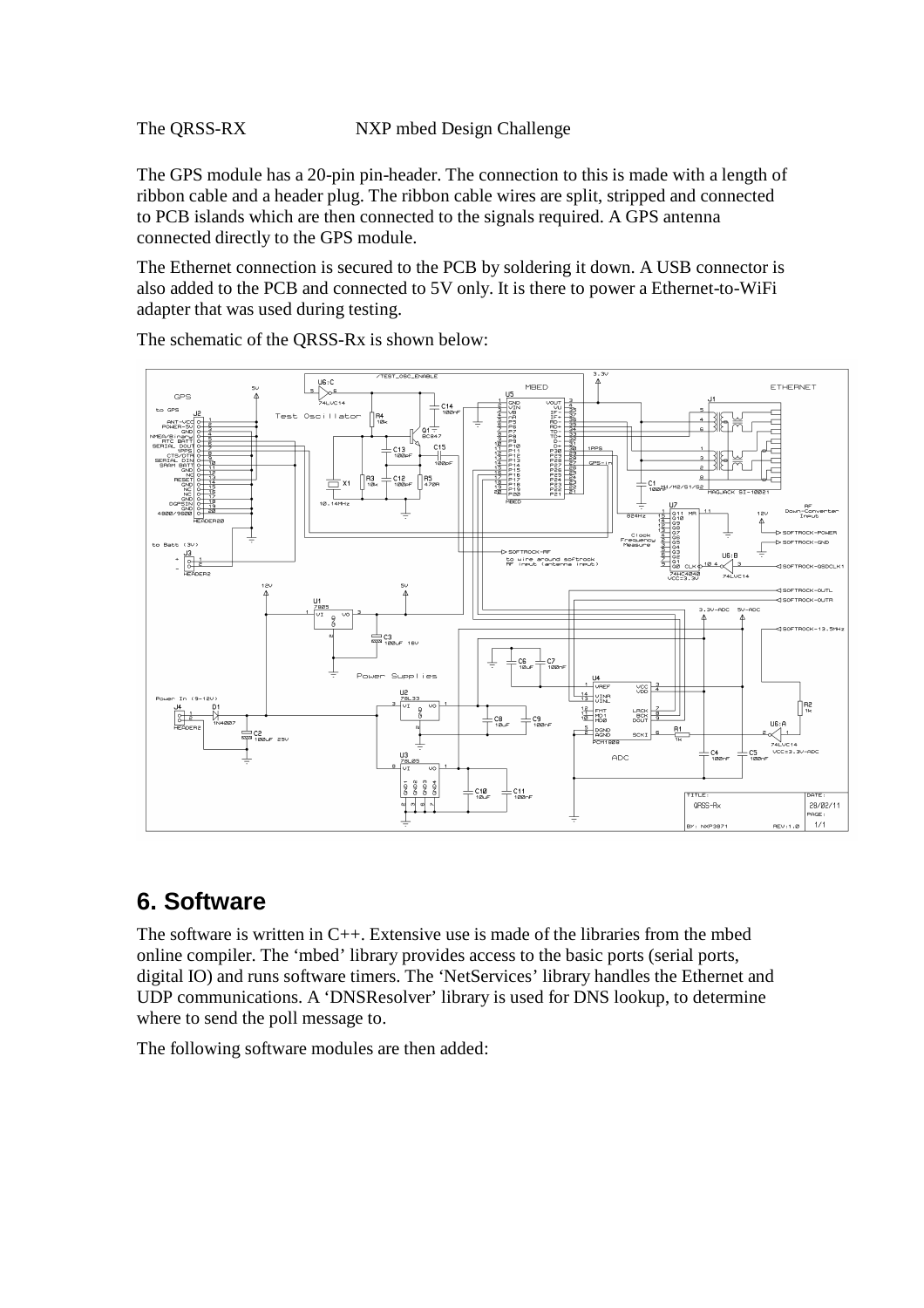### *6.1. BufferSys*

This is the buffer system. It handles data samples. Each sample consists of a pair of ADC values – the I value and the Q value. The buffer system defines a structure to hold a set of sample data. It has a buffer-handler class, which can 'hold' a sample set and perform operations on it (add or remove data). Also implemented is a buffer queue that can be used to queue up sets of sample data. Finally a buffer pool is defined. This is a place for used sample sets to be returned to ready for reuse.

The buffer system is set up for a sample-set size of 512 samples. Since each sample is eight bytes (two 32-bit words) each buffer is 4K long. There is only room for four buffers in the system, but this seems to be enough and can cope with the various delays in the system processing.

### *6.2. I2S\_RX*

This is the driver for the I2S interface to the ADC chip. It uses DMA transfers to read I2S data into a buffer sample data set. As each buffer is filled, the DMA interrupt occurs. The buffer is then queued and a new one obtained from the pool for more data.

### *6.3. GPS Module*

The GPS module handles the data from the GPS serial port, and performs the 1PPS capture operation. Data obtained from the GPS is passed to the comms module for sending to the server as required.

GPS data that is recorded is:

- $\le$  GPS quality (quality of the fix) this indicates if the position and 1PPS are accurate or not.
- $\mathscr{\mathscr{E}}$  GPS Satellites count the number of satellites being tracked. This is for diagnostic purposes only – it provides an indication of the GPS and GPS antenna performance
- $\mathscr{\mathscr{E}}$  Time the current time (UTC) to the second
- $\mathscr{L}$  Latitude/Longatude/Altitude the GPS position information
- $\approx$  Timer Capture registers for the 1PPS capture and the 830Hz capture at this time.

### *6.4. Comms Module*

This is the module that handles all communication over the Ethernet. It sends out UDP poll messages to a names server. It accepts commands from this server, along with parameters, to start and stop the receiver. When started it handles the transfer of sample sets to the server using UDP.

### *6.5. DSP Module*

This module is actually inherited from a buffer handle. It adds functions to this handle to perform DSP operations on the sample set held.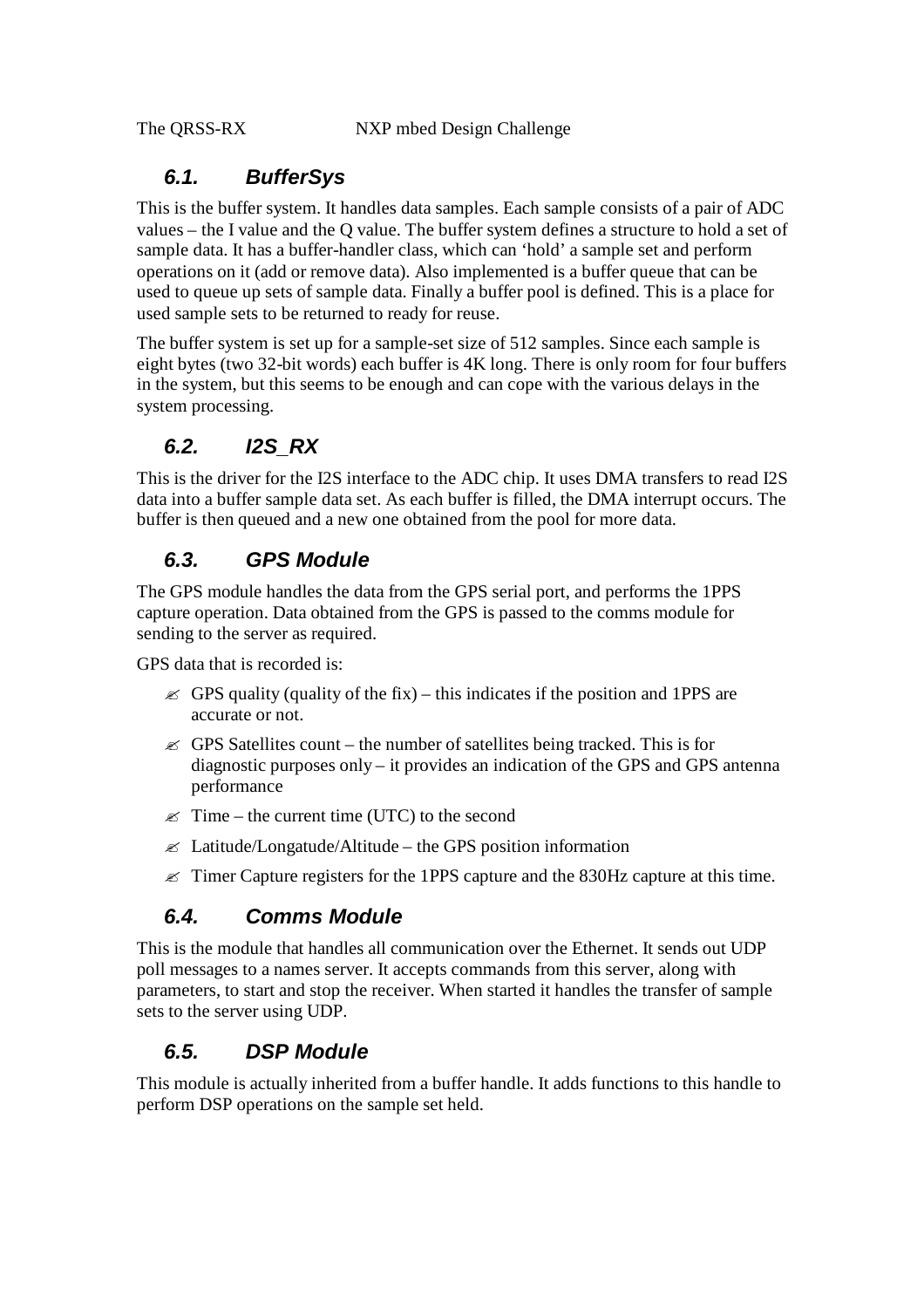One function is to mix a software local oscillator with the samples. The local oscillator is an NCO (numerically controlled oscillator) which with each sample adds a phase value (this determines the NCO frequency) into a phase accumulator. The accumulator is then used to look up a table and obtain a cosine and sin value. This value pair is treated as a complex number, and is multiplied (as a complex multiply operation) with the data sample. This has the effect of shifting in frequency the samples. The server sets the frequency of the NCO so that the band of interest is shifted close to zero frequency.

The second DSP operation is a LPF (low pass filter) and decimator (reduction in samples). A FIR filter is used. It sums up 511 scaled samples (each one scaled based on the filter co-efficients) to produce one output. As the samples are then decimated 1:64, this operation only needs to be performed on every 64 samples – that sample being the result of 511 other samples. The co-efficients for this filter were obtained by an online calculator (http://www-users.cs.york.ac.uk/~fisher/cgi-bin/mkfscript).

The DSP module output is an array of 8 sample sets for each data buffer processed. This size is derived from the buffer size  $-512$  samples with 64:1 decimation, giving 8 output samples. The DSP module maintains the current NCO phase accumulator, and also contains interim FIR filter totals between one sample set and the next.

#### *6.6. Main*

This is the main routine. It runs the main processing loop which handles the transfer of data between the ADC receiver, through the DSP processing, and to the communications module. It also handles the debug console (the serial port) – accepting keystrokes and executing the appropriate test routine.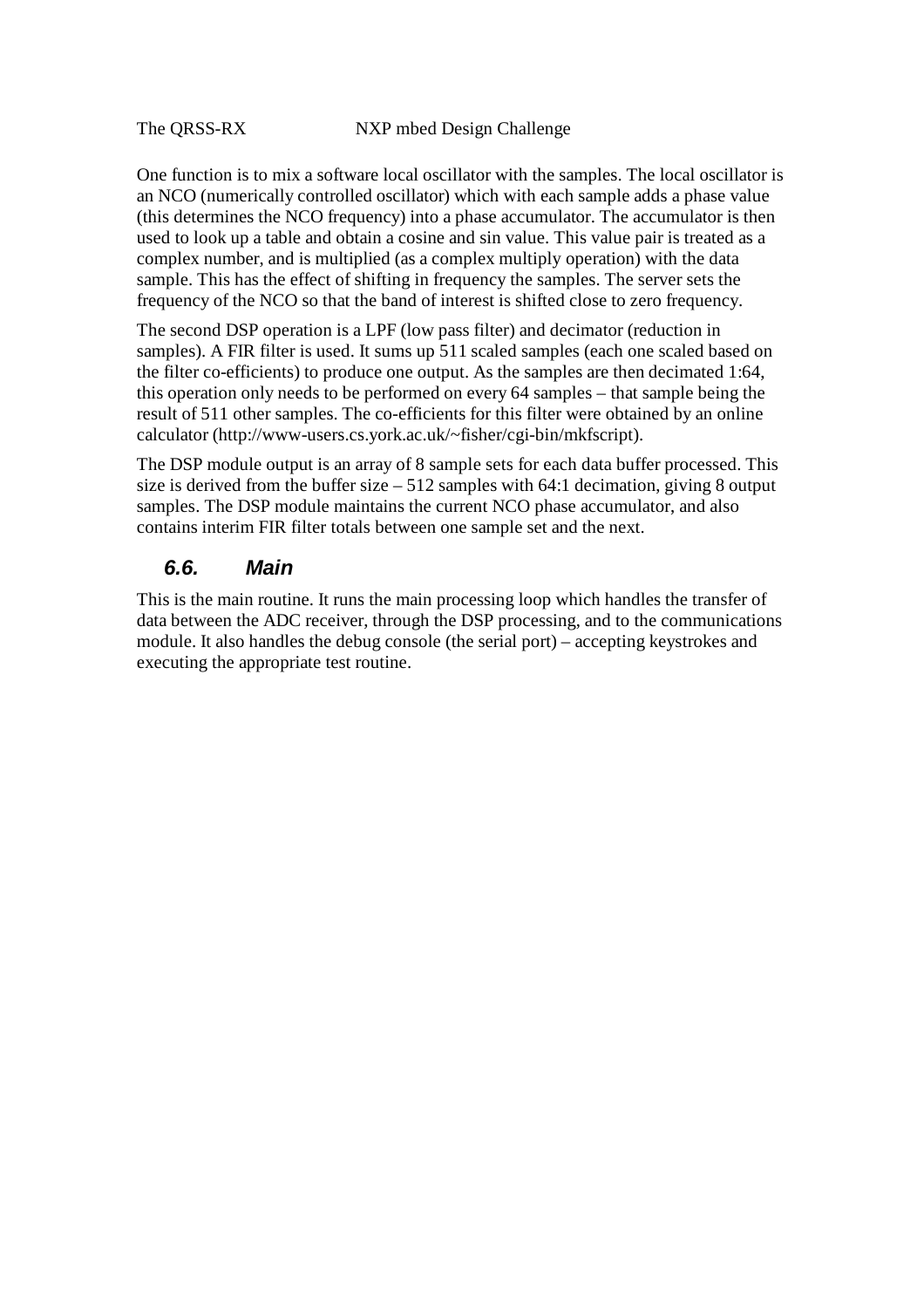## **7. Communications Protocol**

Three messages are transferred over the Ethernet – a poll message, which the QRSS-Rx uses to report its status (GPS data etc) and existence to the server. A Command message sent by the server to control the QRSS-Rx, and a data message used to transfer samples.

#### *7.1. Poll Message*

This is sent every 6 seconds from the QRSS-Rx to the server.

All fields are 32-bit words sent in network byte order (high byte first)

| Poll Message ID (10)                                                 |
|----------------------------------------------------------------------|
| Message Protovol Version (1)                                         |
| Hardware ID – identified the hardware structure type $(1)$           |
| Software Version – the version of QRSS-Rx software (1)               |
| GPS quality identified $-0$ = offline 1 = online                     |
| <b>GPS</b> satellite count                                           |
| GPS Time - seconds since midnight UTC                                |
| Latitude – millionths of a degree units. Negative = south            |
| Longitude – millionths of a degree units. Negative = west            |
| Altitude in metres                                                   |
| CPU reference $clock - 96,000,000$                                   |
| RF Mixer Clock - 10,120,000                                          |
| Sample Clockrate $-13,500,000$                                       |
| Output sample rate divider (from Sample clockrate) – 384 * 64        |
| 1PPS capture values. Eight capture samples from the newest down.     |
| Divided RF mixer/sample clocks capture values. Eight capture samples |
| from the newest down.                                                |
| QRSS-Rx unique name $-10$ characters                                 |
|                                                                      |

### *7.2. Command Message*

This is sent from the server to the QRSS-RX in response to a poll message.

All fields are 32-bit words sent in network byte order (high byte first)

| Command Message ID (11)       |
|-------------------------------|
| Message Protovol Version (1)  |
| Command $-$ 0=stop 1=start    |
| NCO increment value           |
| Test Osc state $-$ 0=off 1=on |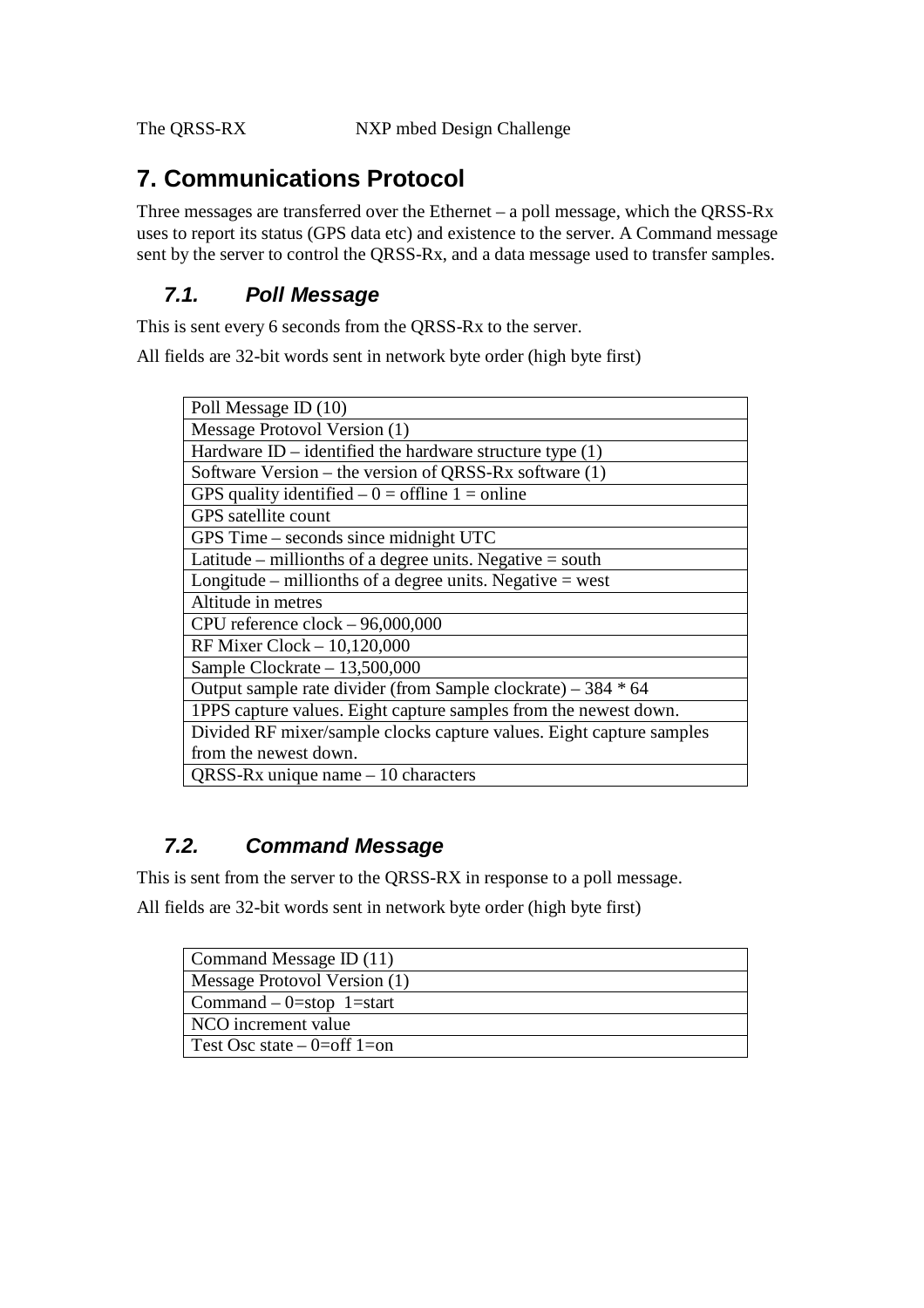#### *7.3. Data Message*

This is sent from the QRSS-RX to the receiver when it is running (started)

All fields (except samples) are 32-bit words sent in network byte order (high byte first)

Sample fields are in native format which is little-endian words, Q-data followed by I data. Each word is 32 bits, signed.

| Data Message ID (12)                                                     |
|--------------------------------------------------------------------------|
| Timestamp $-$ the contents of the timer at the start of the first sample |
| 64 sets of samples                                                       |

# **8. Results**

A very simple server test application was built up. It simply displayed received messages, and sent a start command message which operated the QRSS-RX close to the test oscillator frequency, with the oscillator on.

This application was written in C and compiled on a PC using gcc under cygwin.

Data output from this application was captured and copied into Excel where it was then displayed. The resulting graphic is:



Clearly seen here is the sine wave output which is the down converted test oscillator signal.

With the test oscillator off, this is the result: